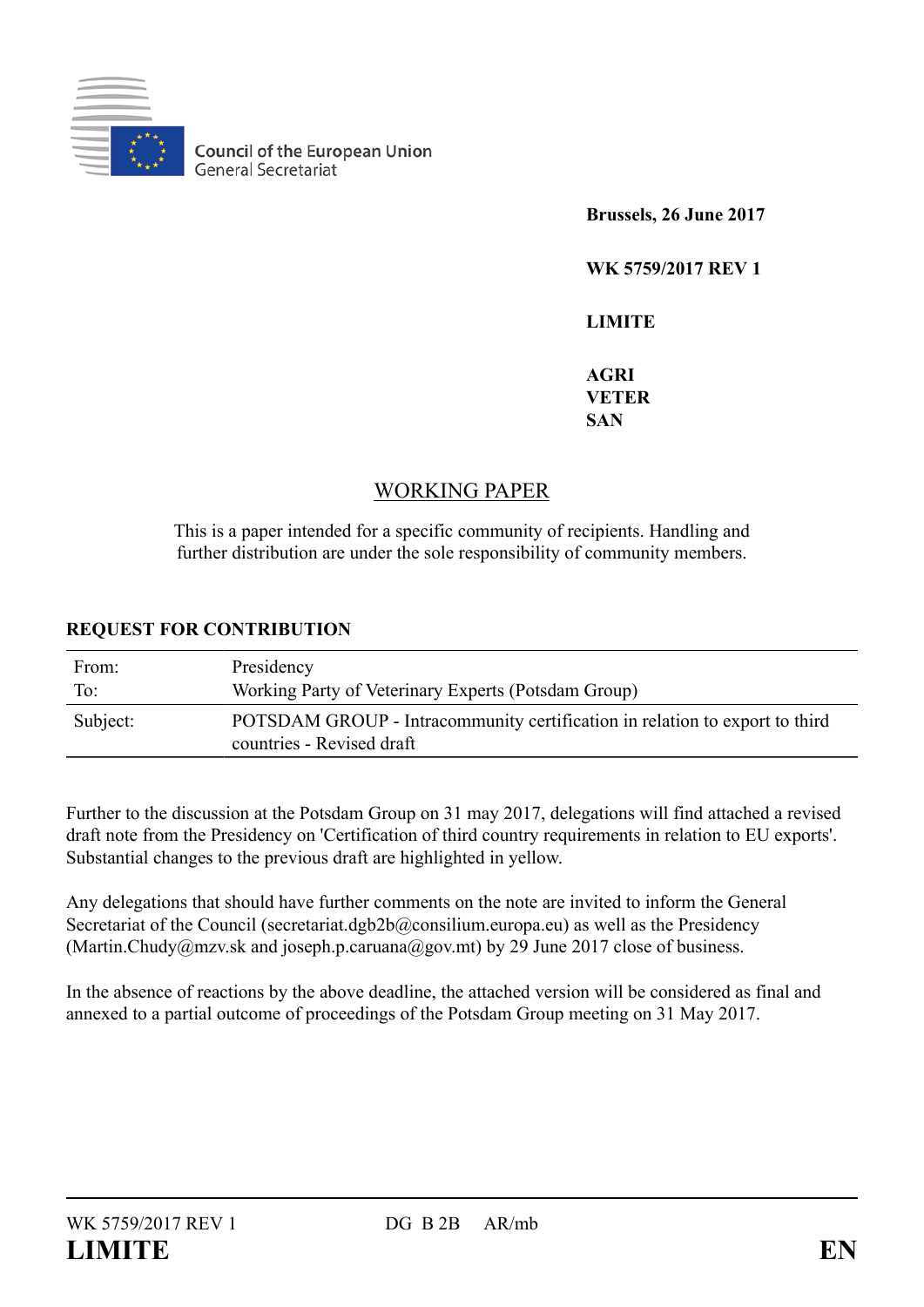## **Certification of third country requirements in relation to EU exports Outcome of the discussions of the Potsdam Group**

- 1. The issue at stake concerns only the certification of compliance, by the competent authorities of Member States (MS), of final products intended to be exported to third countries and/or of their raw materials/ingredients with specific third-country requirements additional to those set out by EU legislation.
- 2. Food business operators (FBOs) bear primary responsibility for:
	- ensuring that their products to be exported to third countries comply with the relevant export requirements of those third countries; and thus, if necessary, anticipating their export activities and planning their sourcing and production activities accordingly;
	- ensuring the traceability of all raw materials/ingredients used in their products.
- 3. Where a request for certification concerns two or more MS (the MS of the exporting FBO and the MS of the supplying  $FBO(s)$ , the management of this request should include the following steps:

a) The identification by the exporting FBO (e.g. final manufacturer) of the third-country requirements related to the certification request;

b) The verification and confirmation by the exporting FBO that these requirements are additional to EU legal requirements;

c) The transmission by the exporting FBO of these requirements together with the certification request to its competent authorities (competent authorities of the exporting MS);

d) The confirmation by the latter competent authorities to the exporting FBO that these requirements are additional to EU legal requirements;

e) The transmission of the certification of request (together with the confirmation of competent authorities of the exporting MS) by the exporting FBO to the supplying FBOs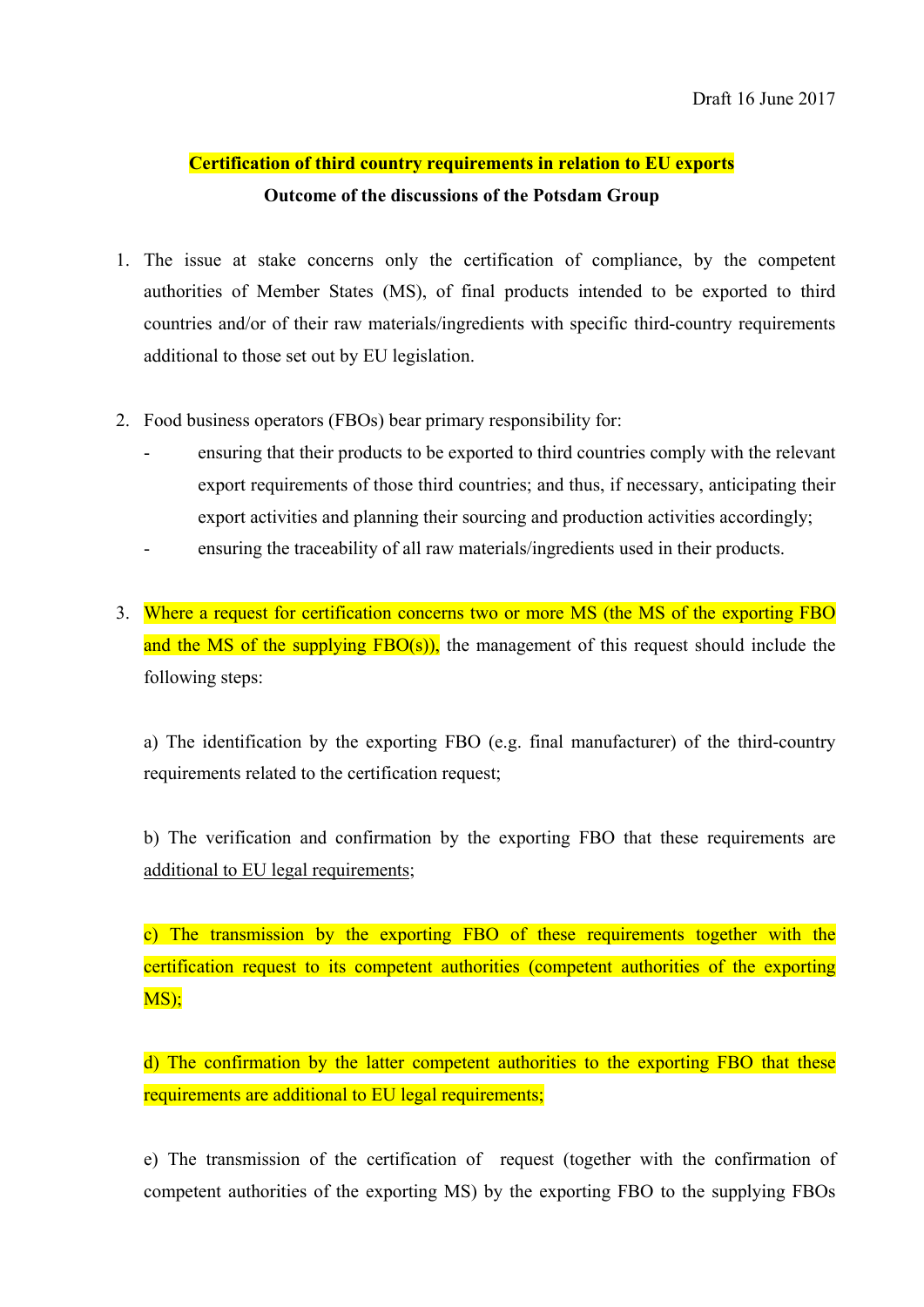(FBOs having supplied the raw materials/ingredients concerned by these third-country requirements), specifying:

- the raw materials/ingredients concerned by the certification request,
- the third-country requirements additional to the EU requirements concerned by the certification request;

f) The collection and transmission, by the supplying FBOs to their competent authorities (competent authorities of the supplying MS), of all the elements necessary for the latter competent authorities to be able to certify the compliance of these raw materials/ingredients with these third-country requirements;

g) The certification by the latter competent authorities of the compliance of these raw materials/ingredients with these third-country requirements. This certification takes the form of attestations that the competent authorities of the exporting MS need in order to issue the final certificates to be sent to the third countries ('background certificates');

h) The transmission, by the supplying FBOs to the exporting FBO, of the 'background certificates';

i) The transmission by the exporting FBO to its competent authorities (competent authorities of the exporting MS) of these 'background certificates' as well as of all the other elements necessary for the latter competent authorities to be able to certify the compliance of the final products with the third-country requirements additional to EU legal requirements;

j) The certification by the competent authorities of the exporting MS of the compliance of the products to be exported with these third-country requirements (issuance of the final certificates).

Before carrying out step e), the competent authorities of the supplying MS may verify that the third-country requirements concerned by the certification request are indeed additional to EU legal requirements. Particularly in cases where bilateral arrangements exist between the exporting MS and the third country concerned, the competent authorities of the supplying MS may seek a confirmation of this directly from the competent authorities of the exporting MS.